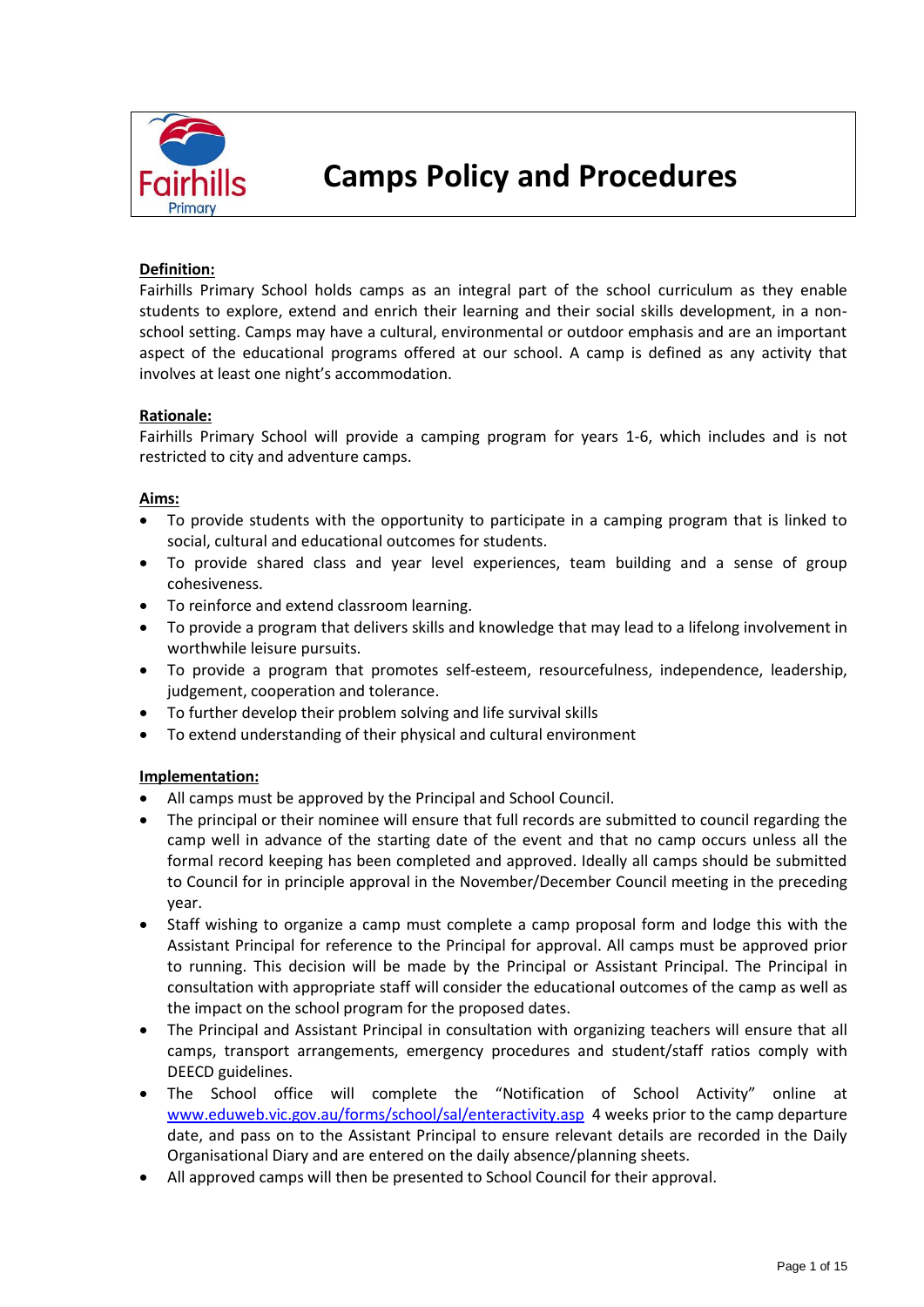#### **Access to Camp.**

- All efforts will be made not to exclude students simply for financial reasons. Parents experiencing financial difficulty, who wish for their children to attend a camp, are invited to discuss alternative arrangements with the Business Manager. Decisions relating to alternative payment arrangements will be made by the Business Manager in consultation with the appropriate staff, on an individual basis.
- All aspects of the camp will be outlined to parents in writing, including cost, sleeping arrangements, itinerary, activities, clothing and equipment lists, contact phone numbers, transport arrangements, student management processes, permission and medical forms and clearly stated payment finalization dates.
- All families will be given sufficient time to make payments for camps. All parental consent and medical forms must be completed, signed and returned and all money must be paid prior to leaving. Copies of completed permission notes and medical information must be accessible at the camp location by staff at all times.
- Only students that have displayed sensible, reliable behaviour at school will be permitted to participate in school camps. Parents will be notified if their child is in danger of losing the privilege to participate in a camp due to poor behaviour at school. The decision to exclude a student will be made by the Principal, Assistant Principal, Director of Well Being, in consultation with the organizing teacher. Both the parent and the student will be informed of this decision prior to the camp. All students participating in a school camp will be asked to sign a contract agreeing to abide by all camp rules.
- Parents will be requested to collect their child from camp if their child exhibits behaviour that is considered unacceptable or a danger to others. The Teacher in Charge, in consultation with a member of the leadership team, will make this decision. Costs incurred will be the responsibility of the parent.

#### **Organisation**

- All food, equipment, staffing, organization of activities and student management procedures must be addressed prior to the camp. Consideration needs to be given to students with special dietary and medical requirements. Parents should notify the staff in writing regarding special dietary and medical requirements when returning consent forms.
- Office staff will be responsible for managing and monitoring the payments made by parents and will provide organizing teachers with detailed records on a regular basis.
- The Teacher in Charge must provide the General Office with a final student list as well as posting a copy on the staff excursion notice board and on the intranet.
- In the case where a camp involves a particular class or year level group, the organizing teacher will ensure that there is an alternative program available for those students not attending the camp.
- The school will provide a mobile phone and first aid kit for each camp. The teacher in charge is responsible for collecting these prior to leaving.
- Parents may be invited to assist in the delivery of school camps. When deciding which parents will attend the organizing teacher will take into account any valuable skills offered (e.g. bus licence, first aid, etc), gender balance and special needs of particular students.
- For high risk Outdoor Education activities the staff member organizing must have suitable training and current qualifications. All staff members must be aware of the increased duty of care.
- The teacher in charge will ensure that student medical forms are available at the site and all camp staff are aware of special medical issues or medication requirements of any student.
- One staff member will be designated to take responsibility for administering student medication if required. (following consultation with parents and/or appropriate medical practitioners

#### **Site Safety**

• All safety requirements must be considered and adequately resolved prior to the camp.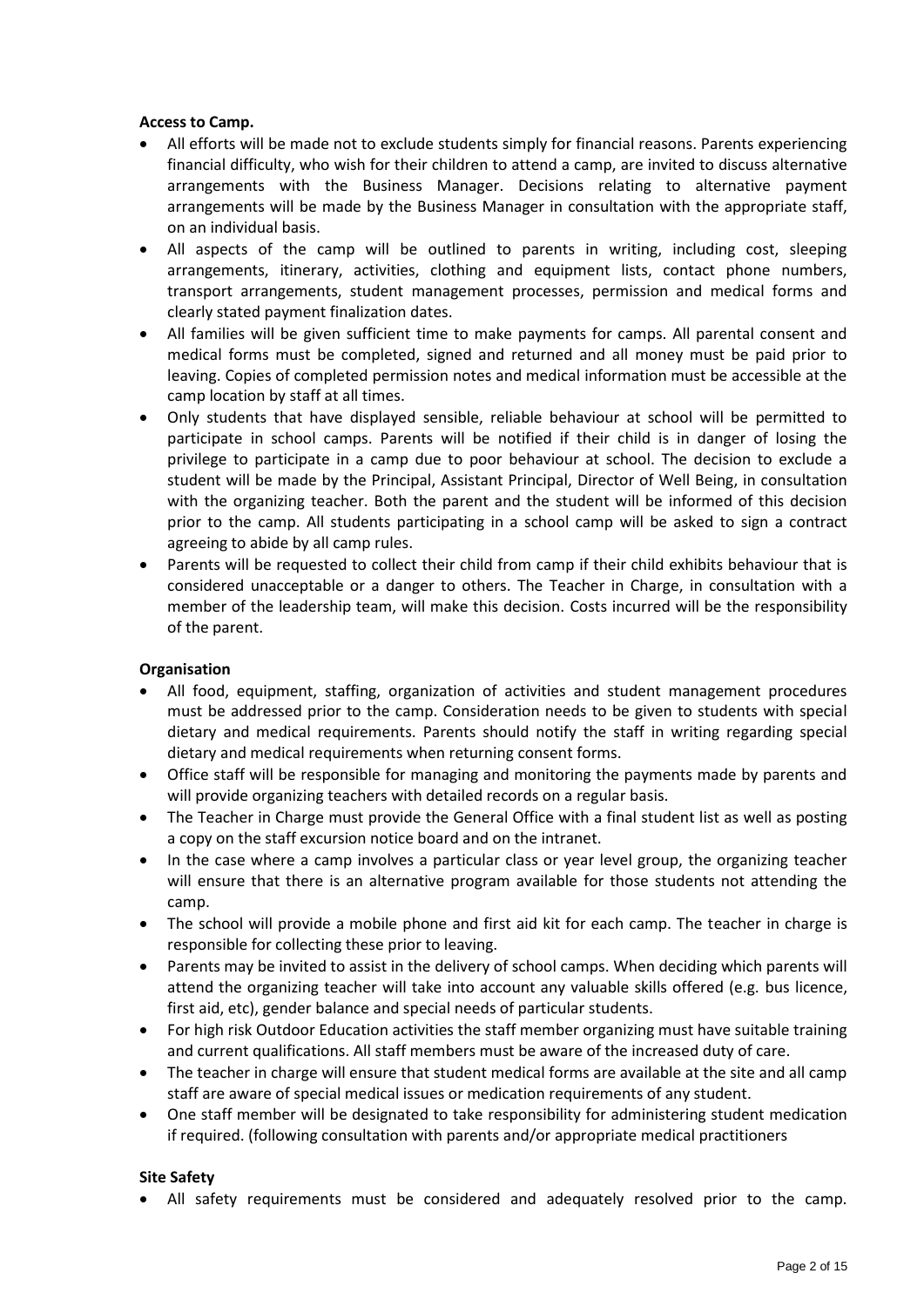Telephone numbers of all emergency services must be provided to the College, and be taken on camp. If any swimming activities are to occur, there must be sufficient staff attending with appropriate swimming qualifications to enable safe supervision. **Refer: [Safety Guidelines for Education Outdoors](http://www.education.vic.gov.au/school/principals/safety/pages/outdoor.aspx#mainContent)**

- A designated "Teacher in Charge" will coordinate each camp. All camps will have an experienced teacher in attendance where possible.
- The Teacher in Charge will ensure all students and adults attending the camp are aware of evacuation and emergency procedures.
- The teacher in charge will communicate the anticipated return time with the High School office in the case where camps are returning out of school hours. Parents will be informed prior to students leaving for the camp, that they can phone the office to receive an updated anticipated return time.

For further ratios refer to 4.4.2.6 of the Victorian Government Schools Reference Guide For further information regarding safety please check the policy documents below.

> This policy was last endorsed by Fairhills Primary School Council in December 2021 This policy will be reviewed in 2024 or earlier as determined by the Fairhills Primary School Council

## **Appendix A**

Pupil / Teacher Ratios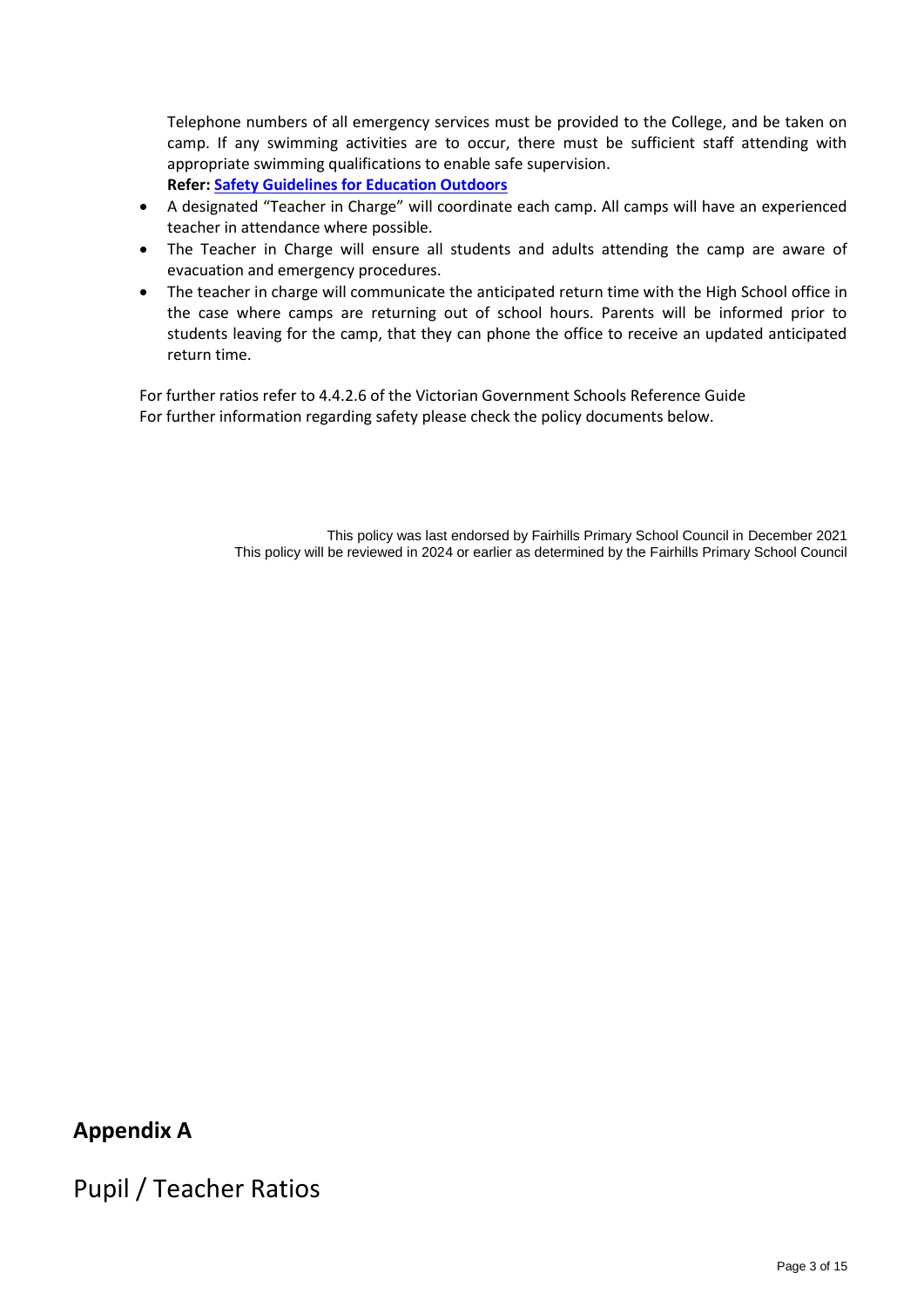| <b>Abseiling and Rock Climbing</b> |                                                           |                        | <b>Ropes Course</b>                                                             |  |  |  |
|------------------------------------|-----------------------------------------------------------|------------------------|---------------------------------------------------------------------------------|--|--|--|
| 1:1                                | Rock Face                                                 | 1:12                   | 3 students to any one element, 1 participating, 2 spotting                      |  |  |  |
| 1:10                               | Others                                                    | NOTE:                  | No student on any element unless supervised                                     |  |  |  |
| $\overline{2}$                     | <b>Experienced Staff</b>                                  |                        |                                                                                 |  |  |  |
|                                    |                                                           |                        |                                                                                 |  |  |  |
| <b>Bass Camping</b>                |                                                           | <b>Scuba Diving</b>    |                                                                                 |  |  |  |
| 1:10                               | Residential; canvas                                       | 1:8                    | Pool training                                                                   |  |  |  |
| 1:15                               | Study: residential                                        | 1:4                    | Diving, 2 buddy systems                                                         |  |  |  |
|                                    |                                                           | NOTE:                  | 2 qualified staff                                                               |  |  |  |
| <b>Board Sailing</b>               |                                                           | Shooting               |                                                                                 |  |  |  |
| 1:3                                | <b>Beginners</b>                                          | 1:1                    | New or inexperienced                                                            |  |  |  |
| 1:5                                | Novice; intermediate; advanced                            | 1:5                    | On the track or mound                                                           |  |  |  |
| $\overline{2}$                     | <b>Experienced sailors</b>                                | 1:15                   | Observers or waiting                                                            |  |  |  |
|                                    | Boats, Small Sailing - (Dinghies, Catamarans)             | Snorkelling            |                                                                                 |  |  |  |
| 1:8                                | <b>Enclosed Waters</b>                                    | 1:8                    | Closed water: pool                                                              |  |  |  |
| 1:6                                | Open Waters                                               | 1:4                    | Open water                                                                      |  |  |  |
| 1:4                                | Open Waters, Adverse                                      | NOTE:                  | 2 qualified staff                                                               |  |  |  |
| <b>Bushwalking</b>                 |                                                           | <b>Snow Activities</b> |                                                                                 |  |  |  |
| 1:5                                | Overnight                                                 | 1:8                    | Alpine, Nordic - overnight                                                      |  |  |  |
| 1:10                               | Day                                                       | 1:10                   | Alpine, Nordic-day                                                              |  |  |  |
|                                    |                                                           | 1:10                   | Non-skiing                                                                      |  |  |  |
| Canoeing                           |                                                           | <b>Surf Activities</b> |                                                                                 |  |  |  |
| 1:6                                |                                                           | 1:10                   | Beach                                                                           |  |  |  |
| 2                                  | Staff members                                             | 1:8                    | Surf                                                                            |  |  |  |
|                                    |                                                           | NOTE:                  | 1 teacher/instructor in water and <b>NOTE</b> 1 teacher/ instructor<br>on beach |  |  |  |
| Cycling                            |                                                           | Swimming               |                                                                                 |  |  |  |
| 1:10                               |                                                           | 1:20                   | <b>Enclosed pools</b>                                                           |  |  |  |
|                                    |                                                           | 1:10                   | Open water                                                                      |  |  |  |
| <b>Horse Riding</b>                |                                                           | <b>Water Skiing</b>    |                                                                                 |  |  |  |
| 1:1                                | <b>Basics</b>                                             | 1:20                   | Shore                                                                           |  |  |  |
| 1:5                                | <b>Beginners</b>                                          | 1                      | Student on two at any one time; if highly experienced two may                   |  |  |  |
| 1:8                                | Semi-experienced                                          |                        | be taken together                                                               |  |  |  |
| <b>Riding School:</b>              |                                                           | $\overline{2}$         | People in boat - driver and observer; one must be staff                         |  |  |  |
| 1                                  | Experienced teacher with instructor                       |                        | member                                                                          |  |  |  |
| $\overline{2}$                     | Experienced teachers if no instructor or group exceeds 10 |                        |                                                                                 |  |  |  |
| Orienteering                       |                                                           |                        |                                                                                 |  |  |  |
| 1:10                               | Bush                                                      |                        |                                                                                 |  |  |  |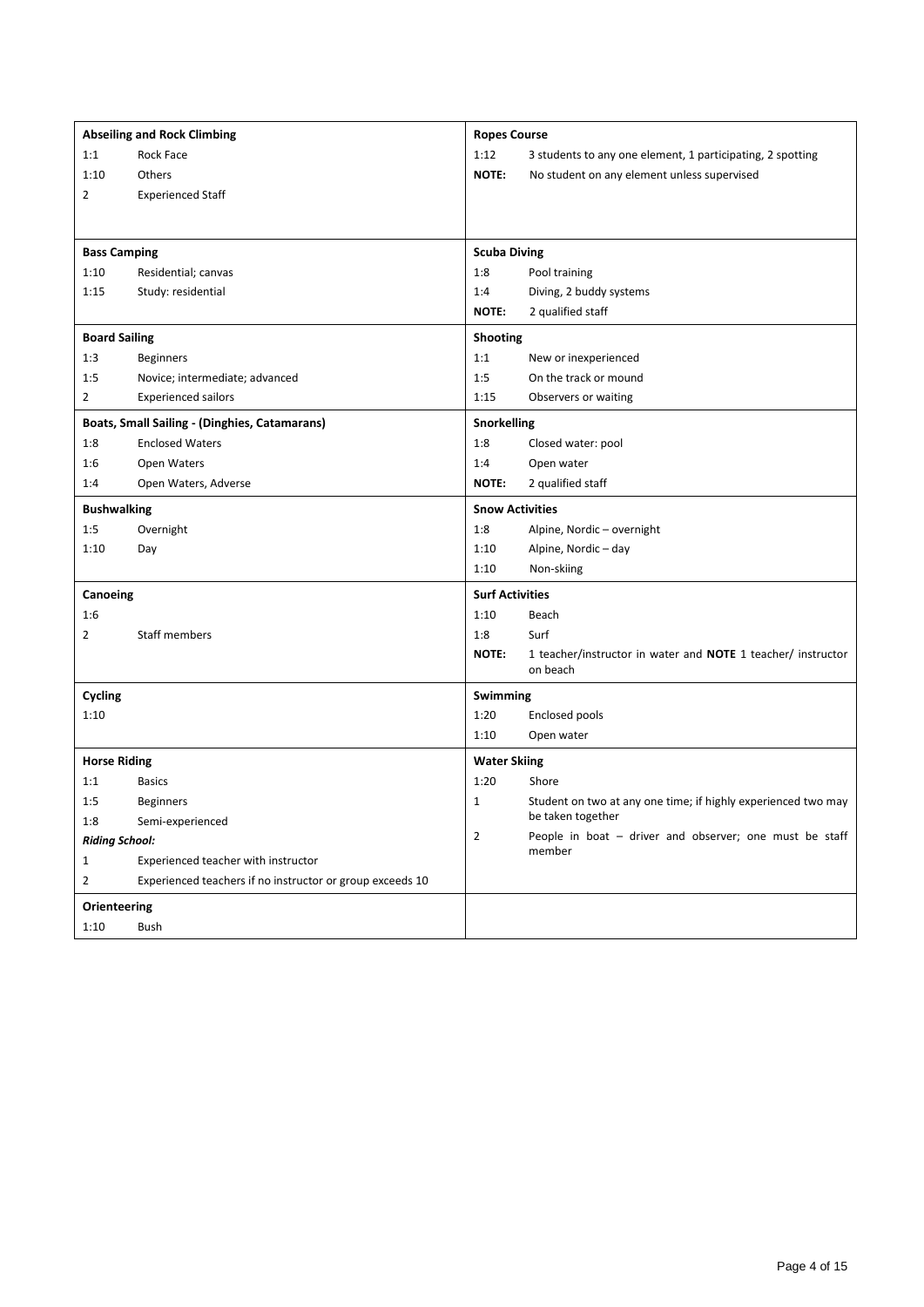## **Appendix B**

## Pro-forma for School Approval for all Camps

*\*This form must be completed and handed to the Principal five days before School Council. If possible Council approval is required TWO normal meetings before the camp date and for interstate and overseas trips Council needs to approve the trip in the November Council meeting of the preceding year. It is suggested that a Teacher-in-charge attend the Council meeting if possible.*

The processes outlined below provide adequate and appropriate supervision of students in the school yard so that the school fulfils its duty care to its students in terms of on-site supervision.

### **1. Camp Location / Phone**

| Name of Camp:                                         |                                                |  |                                       |              |  |        |  |  |
|-------------------------------------------------------|------------------------------------------------|--|---------------------------------------|--------------|--|--------|--|--|
| Name of nearest town:                                 |                                                |  |                                       |              |  |        |  |  |
| Address of Camp:                                      |                                                |  |                                       |              |  |        |  |  |
|                                                       |                                                |  |                                       |              |  |        |  |  |
| Telephone of Camp:                                    |                                                |  | $\begin{pmatrix} 1 & 1 \end{pmatrix}$ |              |  |        |  |  |
|                                                       |                                                |  |                                       |              |  |        |  |  |
| <b>Emergency Services Phone Number and Locations:</b> |                                                |  |                                       |              |  |        |  |  |
| <b>Police</b>                                         | $\mathbf{z}$ and $\mathbf{z}$ and $\mathbf{z}$ |  |                                       |              |  |        |  |  |
| <b>Fire</b>                                           |                                                |  |                                       |              |  |        |  |  |
| <b>Doctor</b>                                         |                                                |  |                                       |              |  |        |  |  |
| Hospital                                              |                                                |  |                                       |              |  |        |  |  |
| <b>Ambulance</b>                                      | $\blacksquare$                                 |  |                                       |              |  |        |  |  |
| <b>Other</b>                                          |                                                |  |                                       |              |  |        |  |  |
|                                                       |                                                |  |                                       |              |  |        |  |  |
| Type of Camp Accommodation:                           |                                                |  |                                       |              |  |        |  |  |
| Canvas                                                |                                                |  | <b>Bunkhouse</b>                      | $\mathsf{L}$ |  | Chalet |  |  |
| Motel                                                 |                                                |  | Hotel                                 | - 1          |  | Other  |  |  |

If *other*, please give details: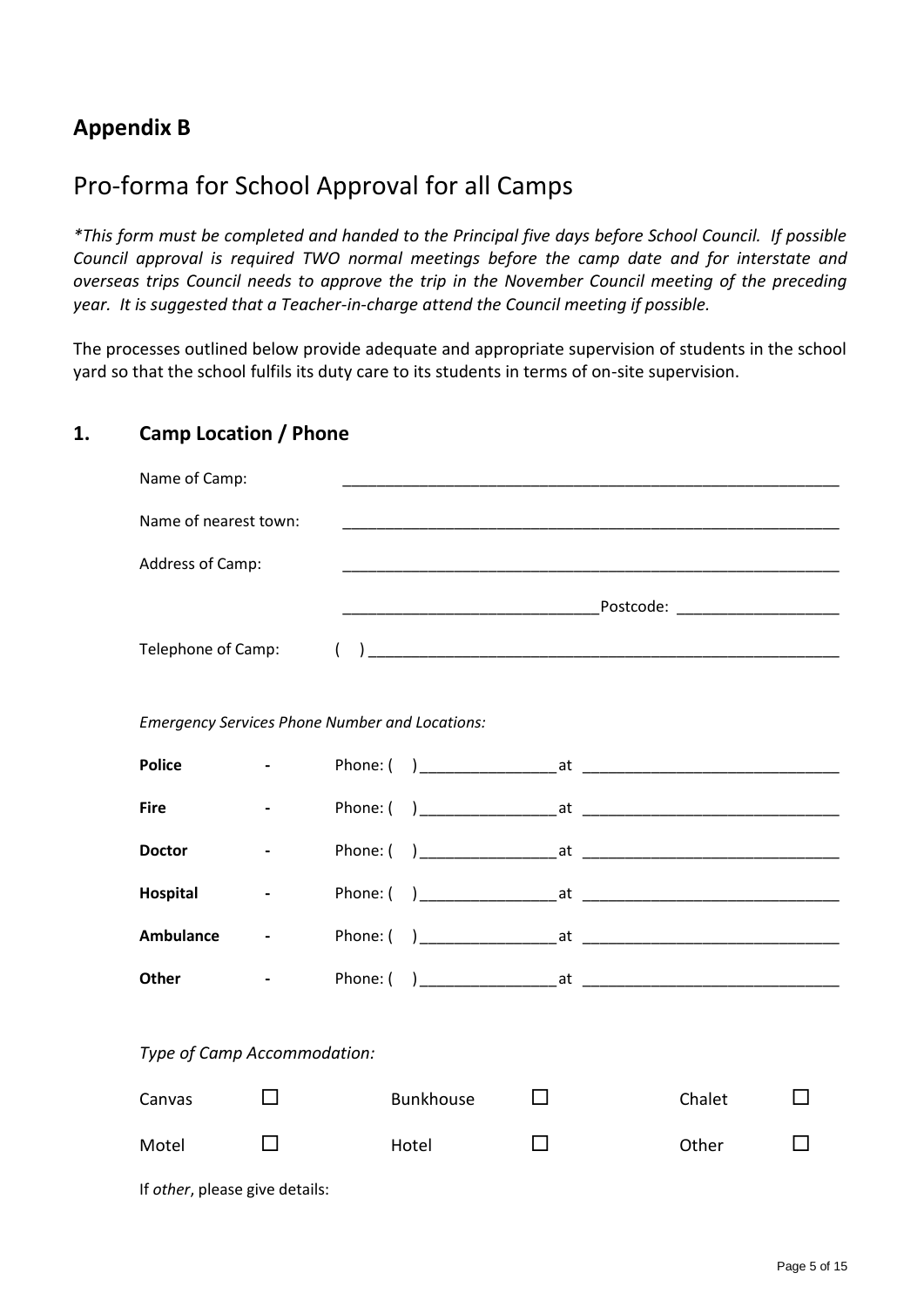## **2. Dates / Times**

**3. Staff included**

| Leave School at                | am/pm on                                                                                                                                                                                                                       | (day/month/year)                               |                                                                                                                                                                                                                                |                 |
|--------------------------------|--------------------------------------------------------------------------------------------------------------------------------------------------------------------------------------------------------------------------------|------------------------------------------------|--------------------------------------------------------------------------------------------------------------------------------------------------------------------------------------------------------------------------------|-----------------|
| Arrive back at School          | am/pm on                                                                                                                                                                                                                       | _____________________________ (day/month/year) |                                                                                                                                                                                                                                |                 |
| No. of days of Camp:           |                                                                                                                                                                                                                                |                                                |                                                                                                                                                                                                                                |                 |
| Is this Camp in:               | School time only?                                                                                                                                                                                                              |                                                | YES $\Box$                                                                                                                                                                                                                     | No $\square$    |
|                                | Holidays time only?                                                                                                                                                                                                            |                                                | YES                                                                                                                                                                                                                            | $N$ o $\Box$    |
|                                | School time and holidays/weekends time?                                                                                                                                                                                        |                                                | YES $\Box$                                                                                                                                                                                                                     | $No$ $\Box$     |
| calendar?                      | Does this camp clash with any major school activities on the School                                                                                                                                                            |                                                | YES $\Box$                                                                                                                                                                                                                     | No <sub>1</sub> |
| If YES, list these activities: |                                                                                                                                                                                                                                |                                                |                                                                                                                                                                                                                                |                 |
|                                |                                                                                                                                                                                                                                |                                                |                                                                                                                                                                                                                                |                 |
|                                |                                                                                                                                                                                                                                |                                                |                                                                                                                                                                                                                                |                 |
| <b>Staff included</b>          |                                                                                                                                                                                                                                |                                                |                                                                                                                                                                                                                                |                 |
| Teacher(s)-in-charge:          |                                                                                                                                                                                                                                |                                                |                                                                                                                                                                                                                                |                 |
|                                | No. of extra staff required to meet safety ratios:                                                                                                                                                                             |                                                |                                                                                                                                                                                                                                |                 |
| Male:                          | Female: The contract of the contract of the contract of the contract of the contract of the contract of the contract of the contract of the contract of the contract of the contract of the contract of the contract of the co |                                                | Totals: Total Production of the Contract of Total Production of the Contract of Total Production of Total Production of Total Production of Total Production of Total Production of Total Production of Total Production of To |                 |
|                                | Numbers of any teacher aides/parents/student teachers who wish to be included in the staffing (not<br>camp staff). In most cases non-teaching staff will require a police check (paid by the School).                          |                                                |                                                                                                                                                                                                                                |                 |
|                                |                                                                                                                                                                                                                                |                                                |                                                                                                                                                                                                                                |                 |
|                                |                                                                                                                                                                                                                                |                                                |                                                                                                                                                                                                                                |                 |
|                                |                                                                                                                                                                                                                                |                                                |                                                                                                                                                                                                                                |                 |
|                                | It is the responsibility of the teacher-in-charge to ensure that all activities are adequately staffed.<br>School Council will adopt the Guide to staff supervision ratios (Appendix A).                                       |                                                |                                                                                                                                                                                                                                |                 |
|                                | Has the teacher-in-charge checked these ratios?                                                                                                                                                                                |                                                | YES $\Box$                                                                                                                                                                                                                     | $No$ $\Box$     |
|                                | Can these ratios be met with the above staff requested?                                                                                                                                                                        |                                                | YES $\Box$                                                                                                                                                                                                                     | No <sub>1</sub> |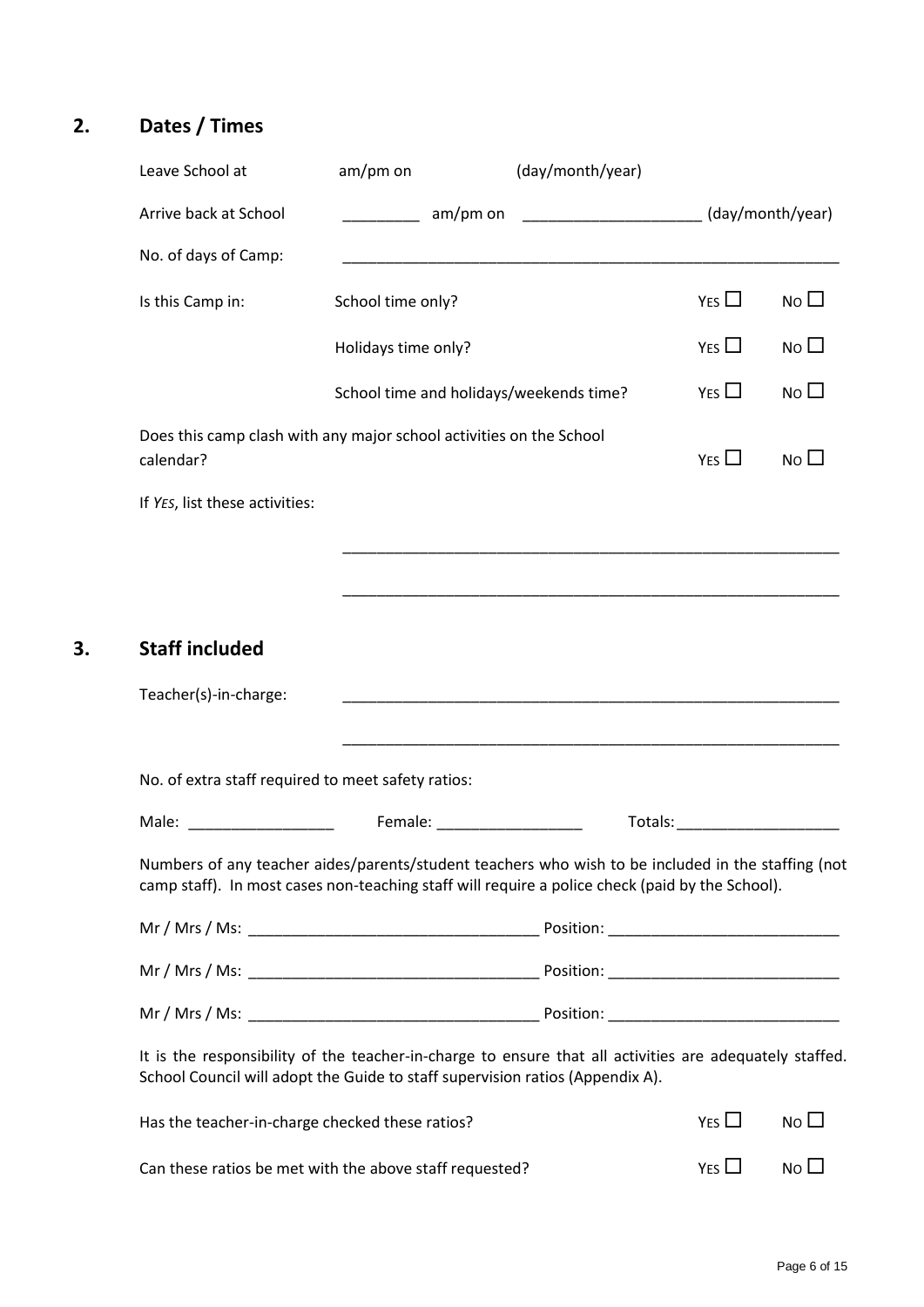## **4. Student Numbers / Age**

Actual names are NOT required when this approval application goes to School Council. Actual names must be left with the Principal/Assistant Principal two weeks before the camp.

|                                                 |             | <b>Educational aims of Camp (state briefly)</b> |                                                                                  |                |                        |
|-------------------------------------------------|-------------|-------------------------------------------------|----------------------------------------------------------------------------------|----------------|------------------------|
|                                                 |             |                                                 |                                                                                  |                |                        |
|                                                 |             |                                                 |                                                                                  |                |                        |
|                                                 |             |                                                 |                                                                                  |                |                        |
|                                                 |             |                                                 | ,我们也不能在这里的时候,我们也不能在这里的时候,我们也不能在这里的时候,我们也不能会不能在这里的时候,我们也不能会不能会不能会不能会不能会不能会不能会不能会不 |                |                        |
|                                                 |             |                                                 |                                                                                  |                |                        |
|                                                 |             |                                                 |                                                                                  |                |                        |
|                                                 |             |                                                 |                                                                                  |                |                        |
| <b>Method of Travel / Route</b>                 |             |                                                 |                                                                                  |                |                        |
| Travel to the Camp:                             |             |                                                 |                                                                                  |                |                        |
|                                                 |             |                                                 |                                                                                  |                |                        |
| Travel back to School:<br>Travel while at Camp: |             |                                                 |                                                                                  |                |                        |
| Are staff member's cars involved?               |             |                                                 |                                                                                  |                | YES<br>NO <sub>1</sub> |
|                                                 |             |                                                 |                                                                                  |                |                        |
|                                                 |             |                                                 |                                                                                  |                |                        |
| <b>CAR OWNER</b>                                | <b>TYPE</b> | REG. No#                                        | <b>INSURANCE</b>                                                                 | <b>COMPANY</b> |                        |
|                                                 |             |                                                 | YES $\square$ No $\square$                                                       |                |                        |
|                                                 |             |                                                 | $YES \Box NO \Box$                                                               |                |                        |
| If YES, complete the details below:             |             |                                                 | YES $\Box$ No $\Box$<br>$YES \Box NO \Box$                                       |                | <b>SIGNATURE</b>       |

**NOTE:** All staff cars must be covered by comprehensive insurance policies.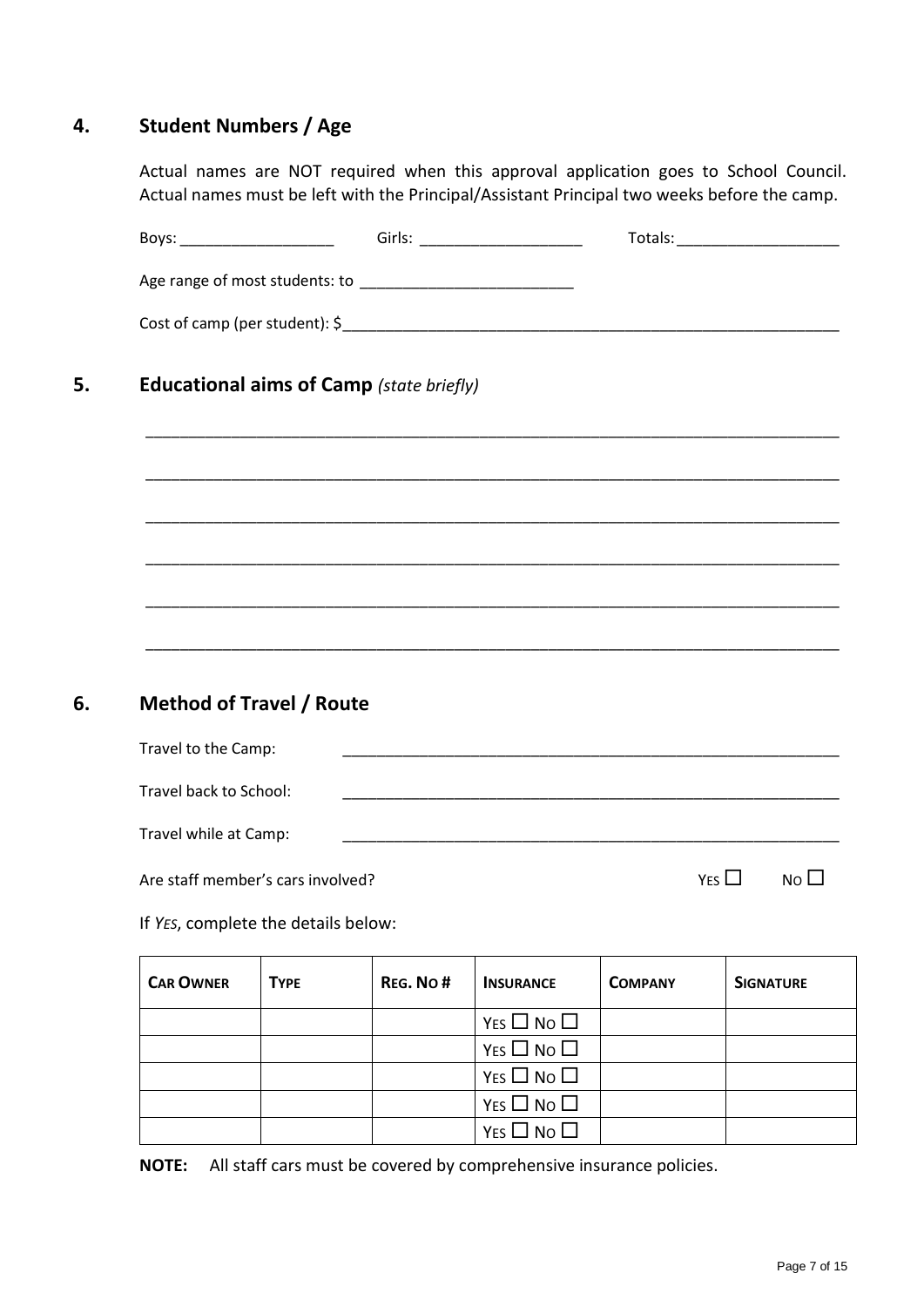Are staff member's driving buses?  $VES \Box$  No  $\Box$ 

If the buses require drivers to have endorsed licences, list the staff drivers attending with such qualifications.

| <b>NAME OF STAFF</b> | <b>LICENCE NUMBER</b> | <b>EXPIRY DATE</b> |
|----------------------|-----------------------|--------------------|
|                      |                       |                    |
|                      |                       |                    |
|                      |                       |                    |
|                      |                       |                    |
|                      |                       |                    |

**NOTE:** If a BUS is hired (self drive **or** with company driver) staff are requested to ensure the vehicle has seat belts on all seats.

### *Route*

In the space below, outline the main route of travel for this camp (if you are on a set tour, attach a brochure with the mapped route).

### **7. Activities on this Camp**

A daily plan is not required here, but must be handed to the Principal within 2 weeks of the camp. The teacher-in-charge must ensure that all activities listed below are covered as follows:

(i) Pupil/Teacher Ratios – **(see Appendix A)**. You may use on-site camp staff in these activities.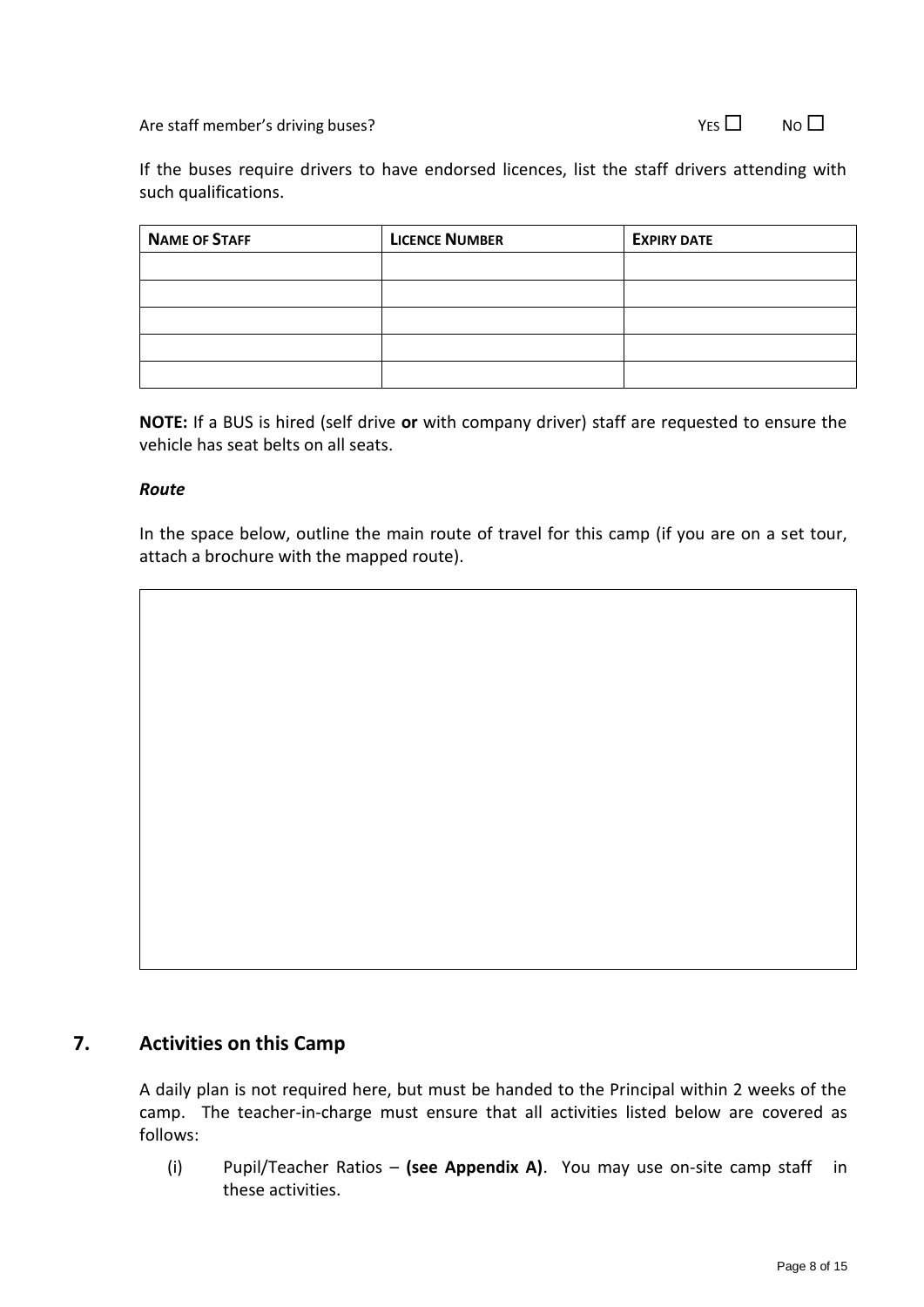- (ii) Special Qualifications list staff with the required qualifications where appropriate.
- (iii) Student Equipment students/parents must receive a list of equipment/dress required well before the camp.

| <b>ACTIVITY</b> | <b>STAFF RATIO</b> | SPECIAL STAFF<br>ON SITE<br><b>QUALIFICATIONS</b> | <b>STUDENT EQUIPMENT</b> |
|-----------------|--------------------|---------------------------------------------------|--------------------------|
|                 |                    |                                                   |                          |
|                 |                    |                                                   |                          |
|                 |                    |                                                   |                          |
|                 |                    |                                                   |                          |
|                 |                    |                                                   |                          |
|                 |                    |                                                   |                          |
|                 |                    |                                                   |                          |
|                 |                    |                                                   |                          |
|                 |                    |                                                   |                          |

### **8. Camp Insurance**

**A member of** staff need to SIGHT a copy of the Camp's Insurance Policy and note details below for School Council.

| <b>INSURANCE COMPANY</b> | POLICY NO. | <b>TYPE OF INSURANCE</b> | <b>LIMIT OF COVER</b> |
|--------------------------|------------|--------------------------|-----------------------|
|                          |            |                          |                       |
|                          |            |                          |                       |
|                          |            |                          |                       |
|                          |            |                          |                       |
|                          |            |                          |                       |
|                          |            |                          |                       |
|                          |            |                          |                       |
|                          |            |                          |                       |
|                          |            |                          |                       |
|                          |            |                          |                       |

### **9. Certification**

As the teacher-in-charge, I certify that the particulars in the application are true and correct. I am aware of the safety precautions published in Department of Education and Early Childhood Development booklets for the activities above.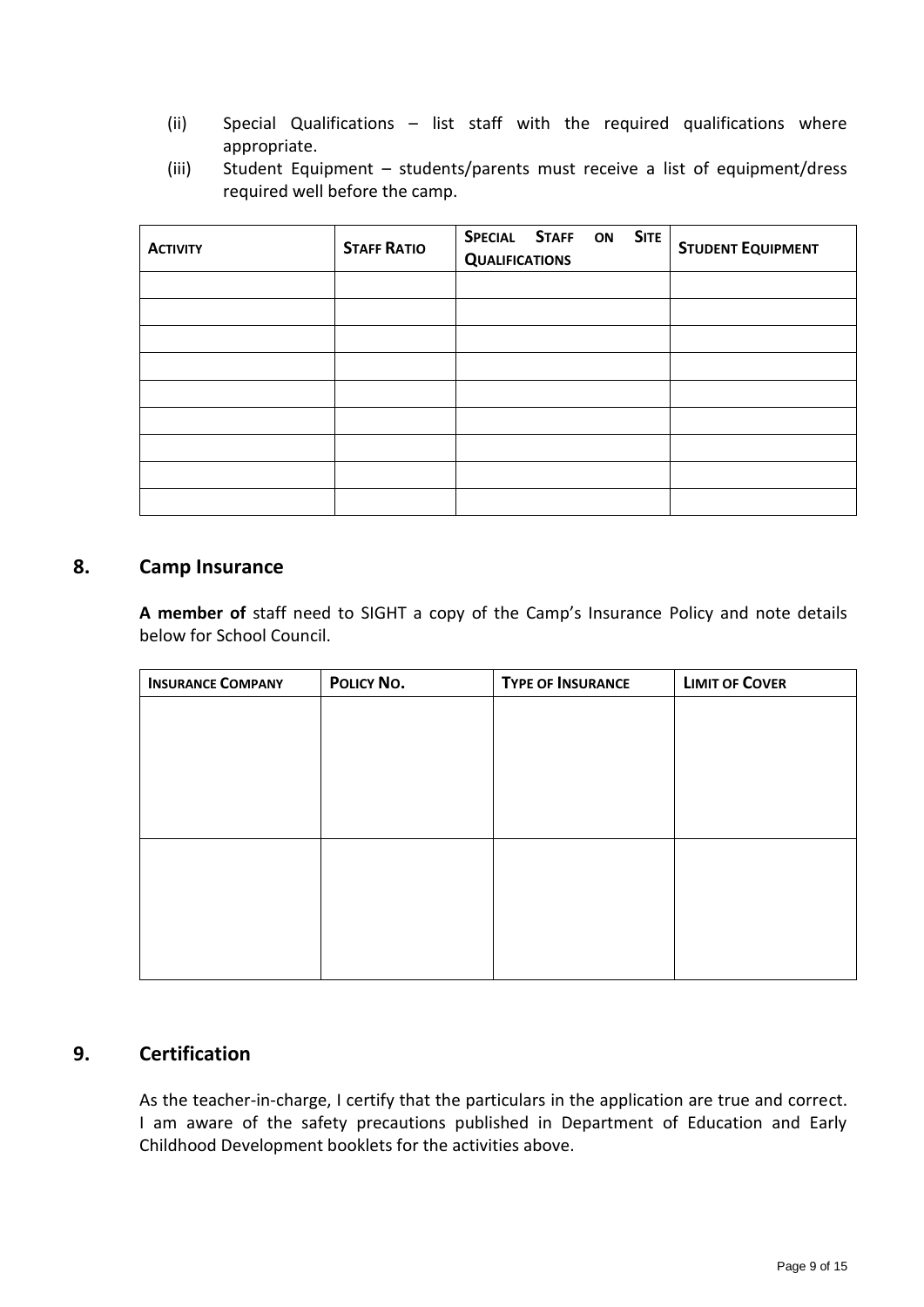Signed: Date: \_\_\_\_\_\_\_\_\_\_\_\_\_\_\_\_\_\_\_\_\_\_\_\_\_\_\_\_\_\_\_\_\_\_\_

### **10. Post Approval Requirements**

If the camp receives School Council approval, based on the information under Points 1-8, the teacher-in-charge must work with the Assistant Principal to ensure the following procedures are carried out before the camp:

- (i) Notify the Region on a "Notification of School Activity" form kept by the Principal or online.
- (ii) Ensure students/parents receive 4 sheets:
	- (a) Camp description including clear costs, dates, modes of travel, contact numbers and aims/activities.
	- (b) Permission form and a code of conduct sheet this form must be signed by both the student and parent.
	- (c) Confidential medical report for School camps.
	- (d) List of clothing/bedding/safety gear required.
- (iii) Provide a list of students, staff and a daily program to the Principal.
- (iv) The teacher-in-charge should work with the Assistant Principal and any local authorities to ensure they are aware of disaster plan/escape routes for the area of the camp (if applicable).
- (v) The first aid kit must be taken on all camps.
- (vi) No student may attend camp unless all forms are signed and returned and camp fees paid (unless special arrangements are made with the Principal). For some camps, School levies must be paid before a camp fee is accepted.
- (vii) The Principal must be informed of any change of planned activities/itinerary.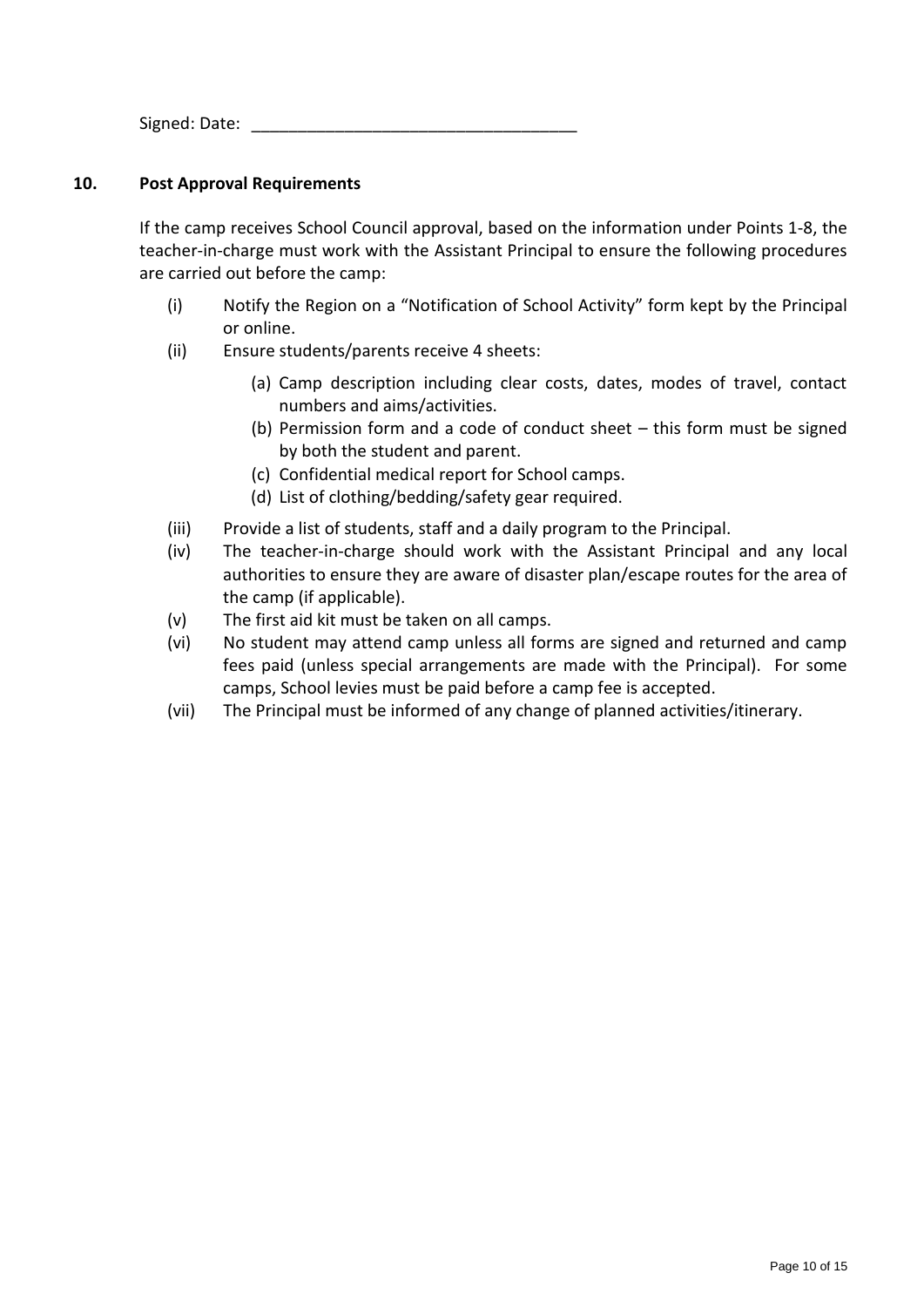## **Appendix C**

## Guidelines for teachers planning a camp

### **1. Introduction**

Camps need to be planned well in advance and should relate to the curriculum being taught.

Students and their parents should be provided with information about the program's educational objectives, the nature of the activities, clothing requirements, the venue and costs well in advance.

Prior to single day excursions in which students leave the school grounds for the purpose of engaging in educational activities, the approval of the principal must be obtained.

School Council is responsible for the approval of:

- over night excursions
- camps
- interstate and overseas visits
- excursions requiring sea or air travel
- excursions involving weekends or vacations
- adventure activities

Before approving an excursion, consideration by the principal and/or School Council needs to include:

- the contribution of the activity to the School curriculum
- the adequacy of planning, preparation and organisation
- the provisions of the safety and welfare of students and staff
- the experience and competence of staff relative to the activities being undertaken
- the adequacy of student supervision
- the cost

A parent must provide written consent for their child to take part in an excursion. Parents asked to sign consent forms must be given sufficient information about the nature of the proposed activity, the risks involved and the degree of supervision.

Parental consent is required for the following reasons:

- to authorise the school to have the student in its care after normal school hours
- to authorise the school to take the student out of the school environment
- to alert the school to any medical condition or allergies of the student
- to authorise the school to consent to emergency treatment for the student
- for the parent to consent to any financial cost of the excursion
- for the parent to consent to the student being sent home in the event of any serious misbehaviour

Consent forms are to be taken on the excursion by the teacher in charge, and the designated school contact person should hold a list of participants, a copy of the consent forms and contacts in case of emergency.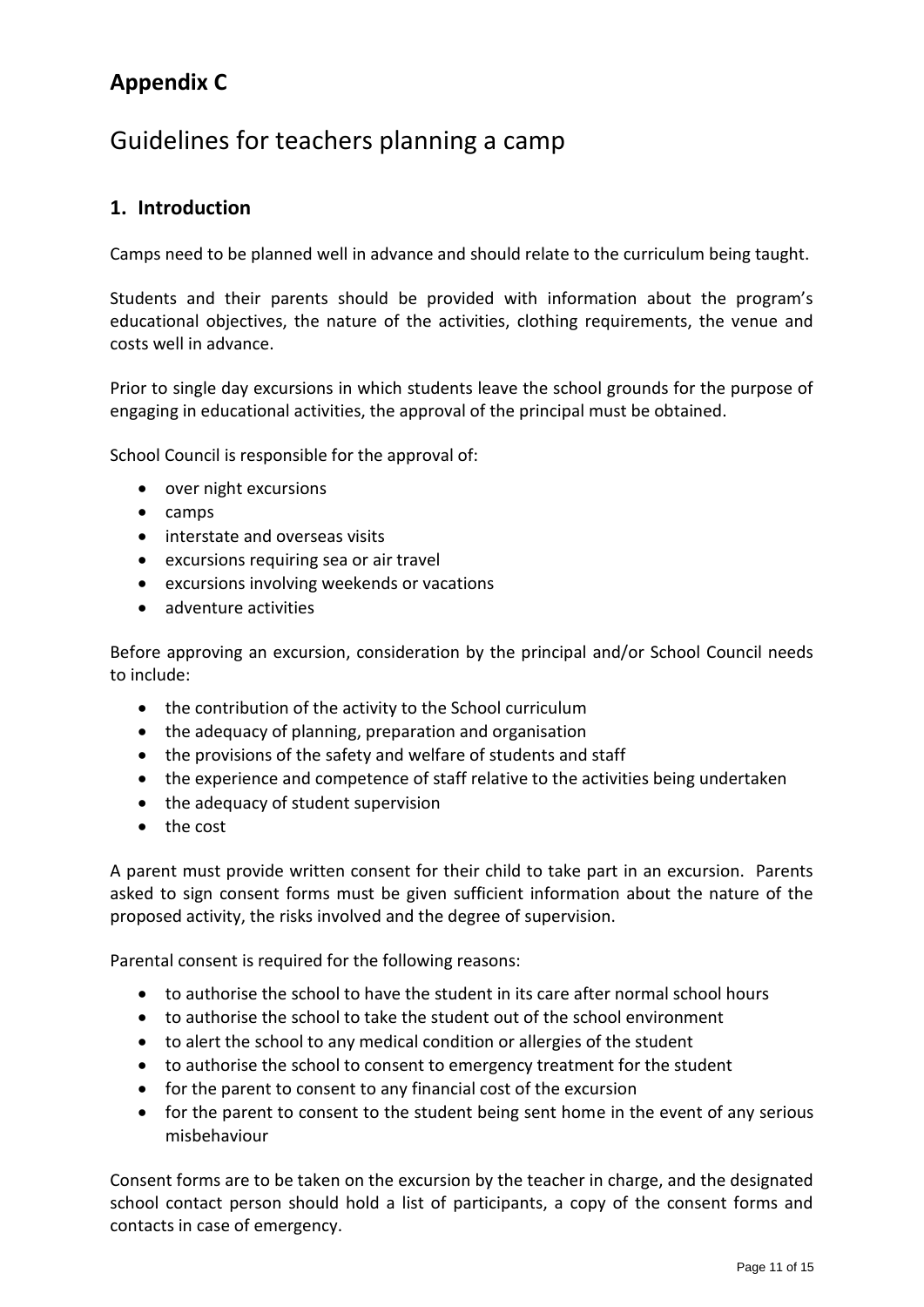In addition to any teachers employed by the DEECD or the School Council, excursion staff may include other adults on a volunteer or paid worker basis, such as parents, school services officers, community members, campsite staff and trainee teachers.

School uniforms **must** be worn on all school excursions except whenever specialised clothing is a requirement, e.g. snow trip.

Only students who display sensible and reliable behaviour at school will be taken on camps and excursions outside the school.

Sensible and reliable behaviour at camps and excursions will be expected at all times. *Students can be sent home if their behaviour warrants a severe consequence.*

### **2. Planning**

Forward planning takes into consideration whole school demands and must ensure that the normal school program is not consistently disrupted.

Planning should include:

- a clear aim
- costing transport, admission, etc (the costing must be realistic in terms of the nature of the experience and the resultant learning outcomes)
- the opportunity for payment in advance, by instalments or lump sum payment may be offered to parents
- staffing needs
- pre-visit if venue is new/unknown
- consideration of children whose parents may not be able to meet costs
- excursion book maintained for evaluation of the camp/excursion for future planning
- excursion approval forms to be completed and handed in one week prior to the activity
- arrangements for covering camp staff classes while they are away from school

### **3. Preparation**

Preparation for any activity should include:

- quotes for transport
- booking of transport
- confirmation time for departure and return
- informing specialist teachers, parent helpers, area coordinator
- informing parents attending activity on discipline procedures
- preliminary classroom activities
- collection of monies
- arrangement for school cheque
- medical information, precautions and First Aid kit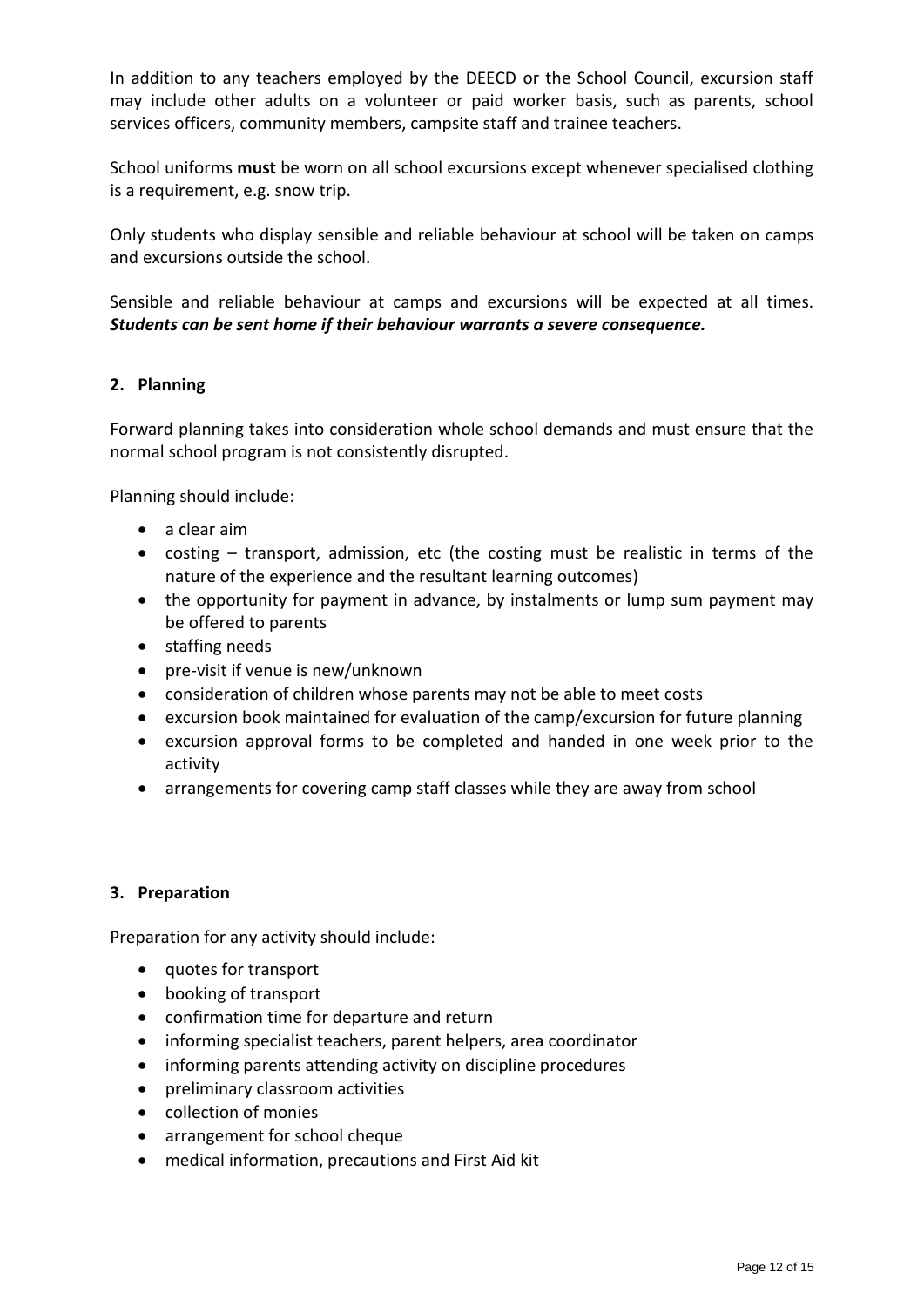## **Appendix D**

## Notification of School Activity (camps)

School councils are responsible for ensuring that the activities listed below are thoroughly planned, checked and documented in accordance with Department of Education & Training guidelines for the planning and conduct of camps, excursions and outdoor adventure activities.

If comprehensive information is required during an emergency, schools will be expected to provide it at any time of the day or week from the documentation prepared for the activity which is held by the school.

Relevant details about School Council approved camps and excursions must be entered into the DET database using the online notification form available at:

<https://www2.education.vic.gov.au/pal/excursions/policy?Redirect=1>

This notification should be provided three weeks prior to commencing the activity.

- overnight, weekend, interstate, overseas activities
- adventure activities
- non-adventure activities which, by their nature, location or timing, may be hazardous
- School closures, pupil free days, combined sports or cluster days

### **Notes:**

1. An additional sheet listing the actual dates and locations of activities should accompany this form when the same activity is to be repeated on different occasions.

2. The coordinating school should complete the form for activities involving a group of schools.

- 3. Day excursions should be reported if activities are to be conducted by:
- country schools beyond the local town/city
- rural schools beyond the local area
- metropolitan schools beyond the greater metropolitan area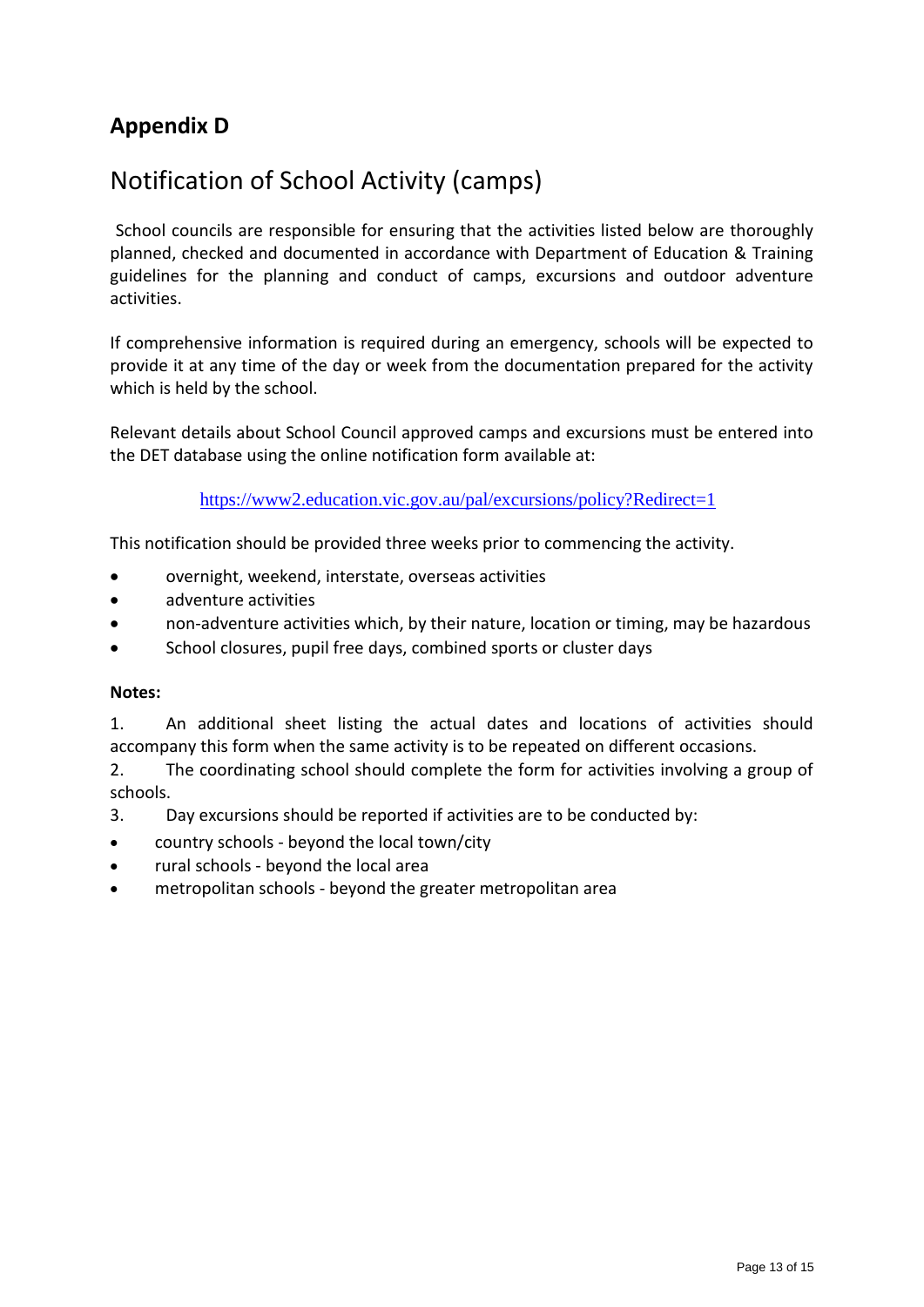## **CAMPS Risk Management Assessment Form**

## **Section 1 –Environment Emergency Management Assessment**

**Venue Assessed \_\_\_\_\_\_\_\_\_\_\_\_\_\_\_\_\_\_\_\_\_\_\_\_\_\_\_** for <u>month</u> of \_\_\_\_\_\_\_\_\_\_\_\_\_\_\_\_\_\_\_\_\_\_\_\_\_ Assess each of the following hazards and any others you think relevant and complete charts below:

| <b>Bushfires</b>          |     | • Missing Student     | <b>Intruders</b>           |
|---------------------------|-----|-----------------------|----------------------------|
| Severe<br>storms          | and | • Medical Emergencies | • Internal fires and smoke |
| flooding                  |     | Incidents             | and<br>Snakes<br>other     |
| • Earthquake              |     | Aggressive<br>student | wildlife                   |
| School                    | Bus | behaviour             | Other relevant to camp     |
| Accident/Vehicle Incident |     |                       | area                       |



| <b>Environmental</b><br><b>Emergency</b>                                                             | Event | <b>Risk Management Strategies</b> |
|------------------------------------------------------------------------------------------------------|-------|-----------------------------------|
| <b>Very</b><br>high or high<br>likely-hood / very<br>highor high impact                              |       |                                   |
| Very high, High and<br>moderate likelihood<br>/Very high, high<br>or<br>moderate impact              |       |                                   |
| Very high,<br>High,<br>Moderate or<br><b>Low</b><br>likelihood / High and<br><b>Very High Impact</b> |       |                                   |